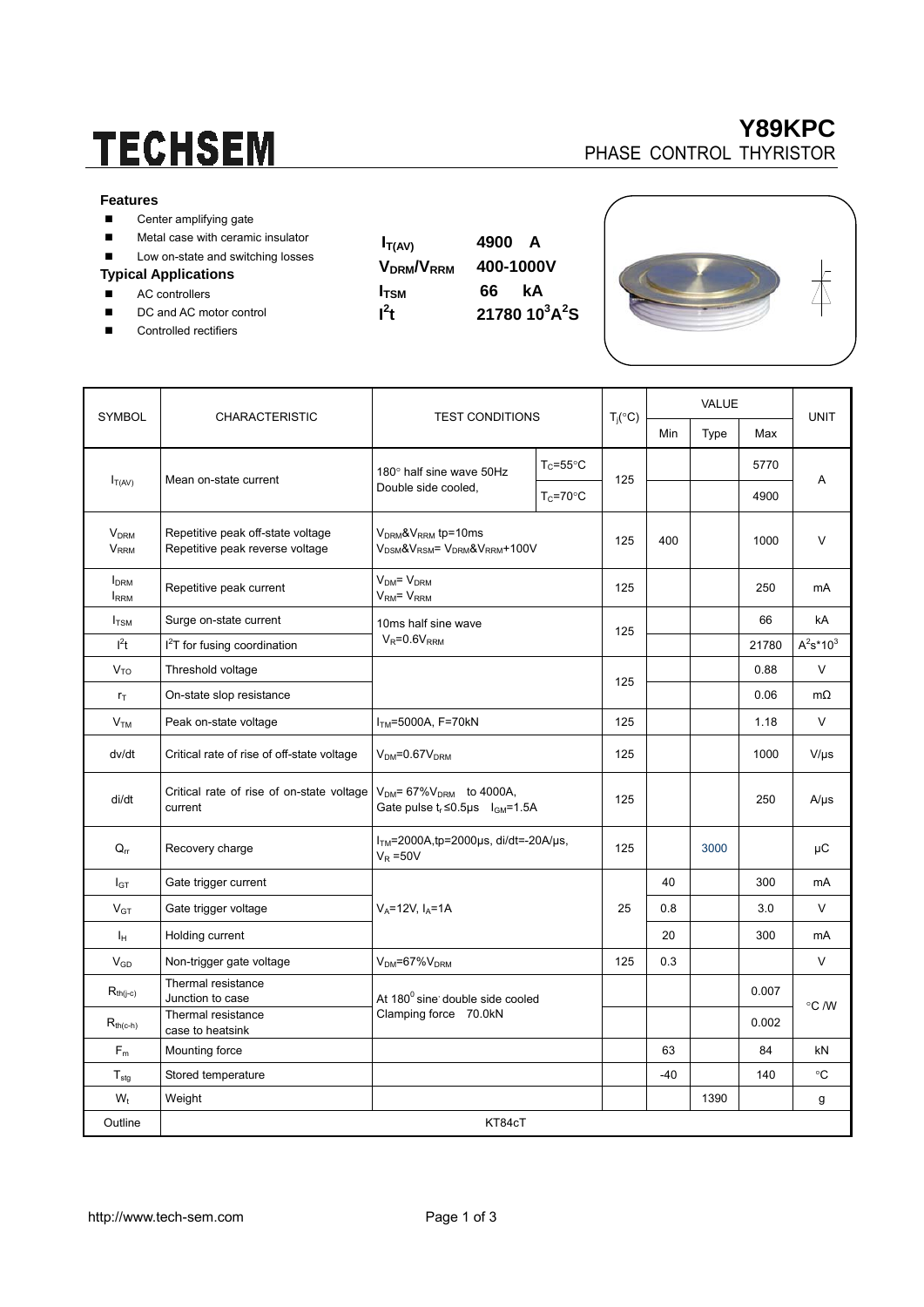## **TECHSEM**